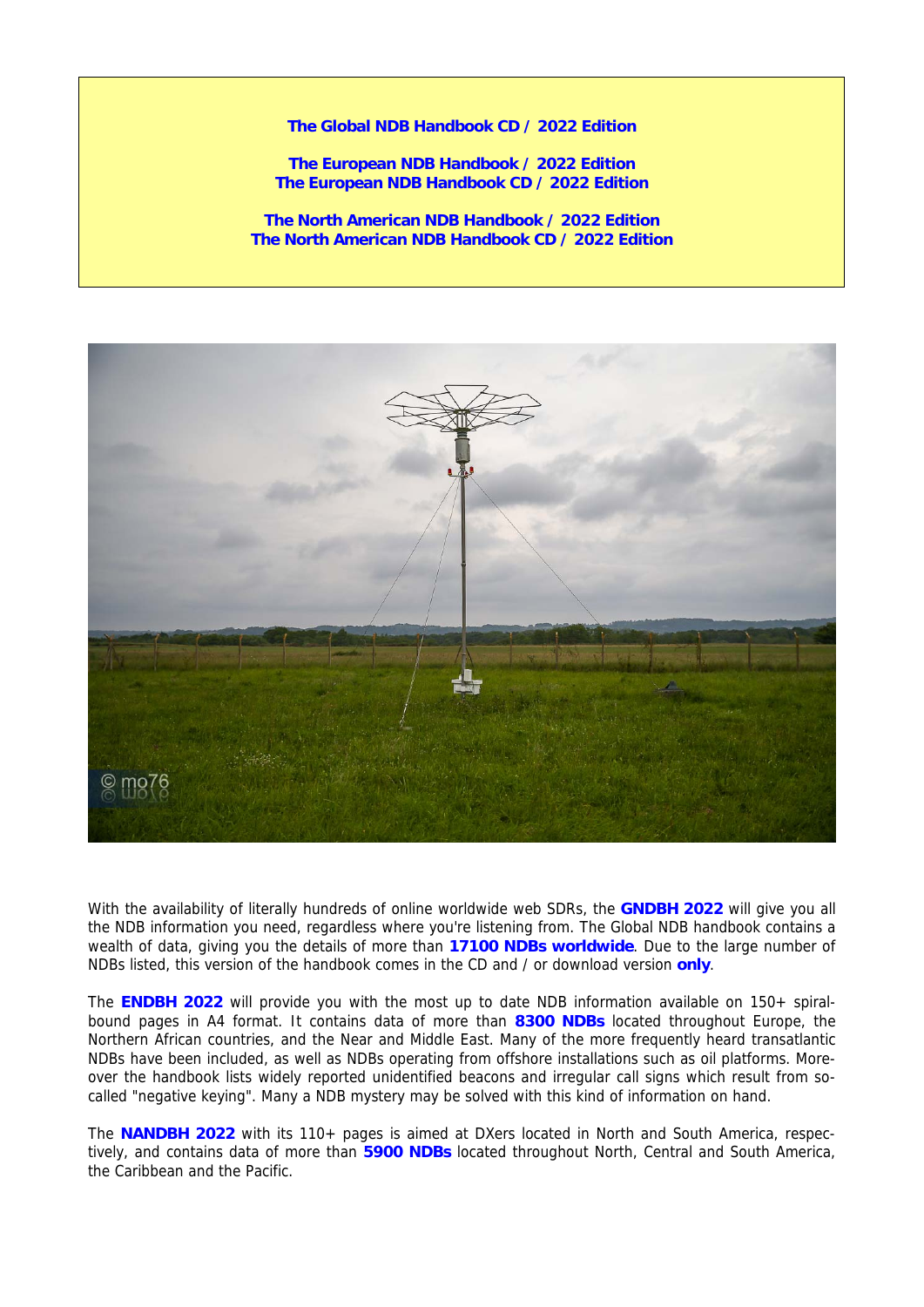The **layout** of the NDB handbooks is arranged for ease of use: **part 1** (the reference list) shows the entries sorted by alphabetical order of the call sign and lists the carrier frequency, the modulation frequency, the authority or company taking care of the NDB, name and location of the NDB, country in ITU code, geographical coordinates, distance, Great Circle bearing and Maidenhead grid locator. **Part 2** of the handbook is sorted in frequency order, **part 3** in country order, and **part 4** gives details of decommissioned NDBs.

The **downloadable CD version** of the respective handbook contains all chapters of the printed version in PDF file format. Having the NDB data available on your PC will allow you to easily search for specific entries. And if you would still like a printed version of the handbook, you can print it on your own now. The CD contains some additional "bonus tracks" which I hope you'll enjoy. This includes over **400 NDB pictures** and more than **320 NDB sound clips**. The CD also contains **a Google Earth compatible waypoint file**  so that you can easily "visit" NDB locations around the globe. To run the CD you'll need a standard PC with CD-ROM drive and Microsoft Windows operating system.

As a special benefit to the users of my NDB handbooks, **the distances and Great Circle bearings are computed for the individual listener's location.** Please don't forget to **specify the geographic coordinates of your listening post when ordering** (recommended format to be used: degrees/minutes/seconds). Please let me know whether you prefer the distances shown either in **kilometers** or in **miles**.

## **Where to order**

To get your copy please send your order and advance payment to the following address:

### **Michael Oexner, Hainfelder Str. 1, D-76835 Roschbach, Germany.**

#### **michael.oexner@web.de**

### **Prices & delivery time**

The prices for the handbooks and CDs are shown in the table below. When using **PayPal** for payment **please add the indicated amount** to cover PayPal fees.

All handbooks and CDs will be produced individually, so a production time of 2 weeks should be expected. Mail delivery to the US can add another 8 to 10 days. Since all copies are custom made the user can be sure that his/her copy will have been **updated right to production time**. Delivery of the **CDs** will be **via download**. Should you need a physical copy of the CD please indicate this when ordering.

| <b>ENDBH or NANDBH</b>  | <b>Europe</b> | <b>North America</b> |  |  |  |  |
|-------------------------|---------------|----------------------|--|--|--|--|
|                         |               | <b>Airmail</b>       |  |  |  |  |
| <b>CD via download</b>  | €25 / £22     | US-\$ 30             |  |  |  |  |
| <b>CD physical copy</b> | €30 / £26     | <b>US-\$35</b>       |  |  |  |  |
| <b>Printed handbook</b> | €35 / £30     | <b>US-\$41</b>       |  |  |  |  |
| <b>GNDBH</b>            |               |                      |  |  |  |  |
|                         |               |                      |  |  |  |  |
| CD via download         | €40 / £35     | <b>US-\$47</b>       |  |  |  |  |
| <b>CD physical copy</b> | €45 / £38     | <b>US-\$53</b>       |  |  |  |  |
| <b>PavPal</b>           | add €1 / £1   | add US-\$2           |  |  |  |  |

### **How to pay**

**Preferred method of payment:** please use **PayPal** to securely send your payments.

**US or Canadian customers please note:** personal checks, cashier's checks, or postal money orders made out in US-\$ are **no longer possible.**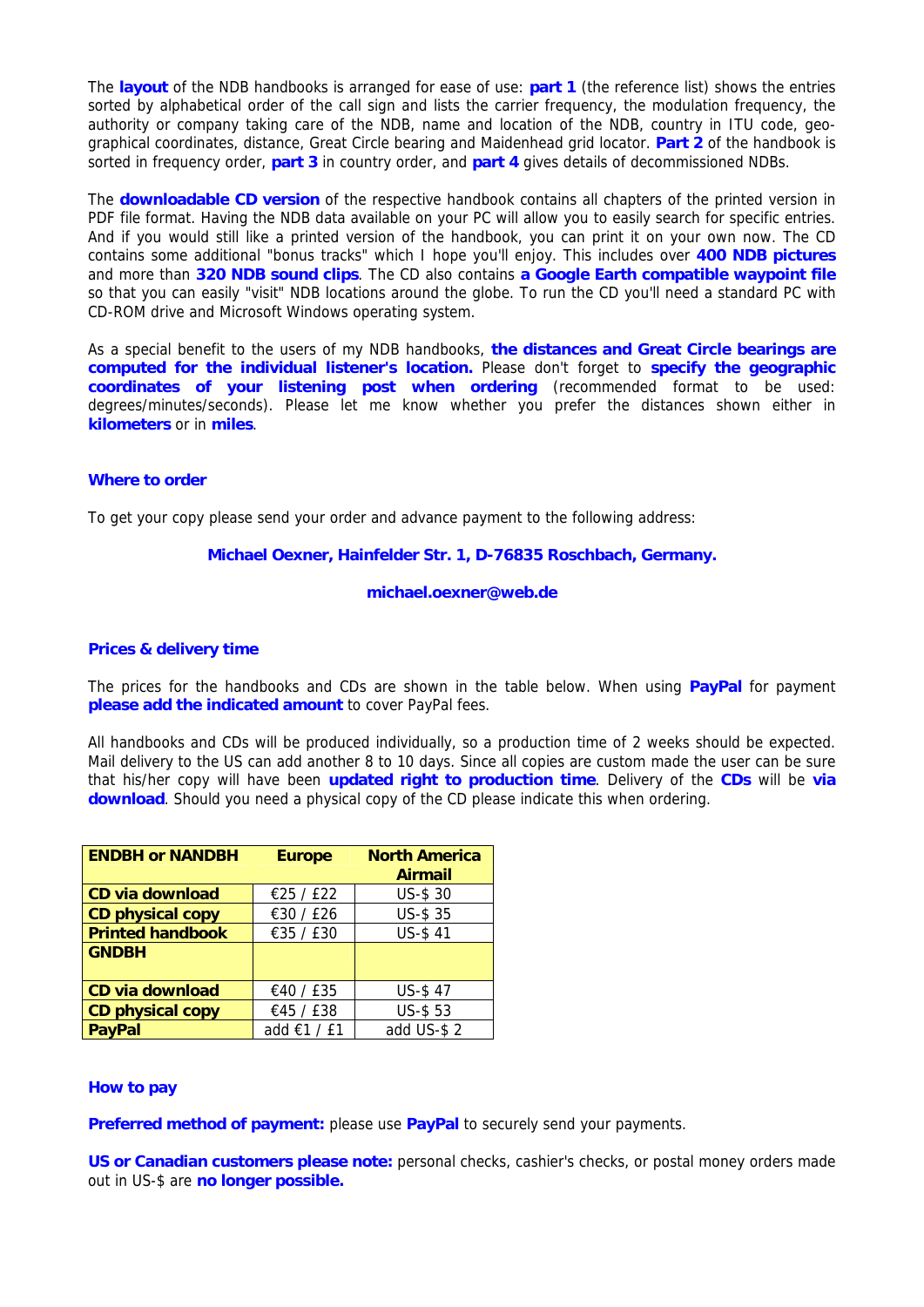# **Other methods of payment:**

#1: European customers via bank transfer using BIC and IBAN codes (please contact me for the details). #2: You can send your payment in the form of bank notes (Euro, British Pound, US Dollar). If you are using this method though do be sure to take the usual precautions of concealing them well inside your letter.



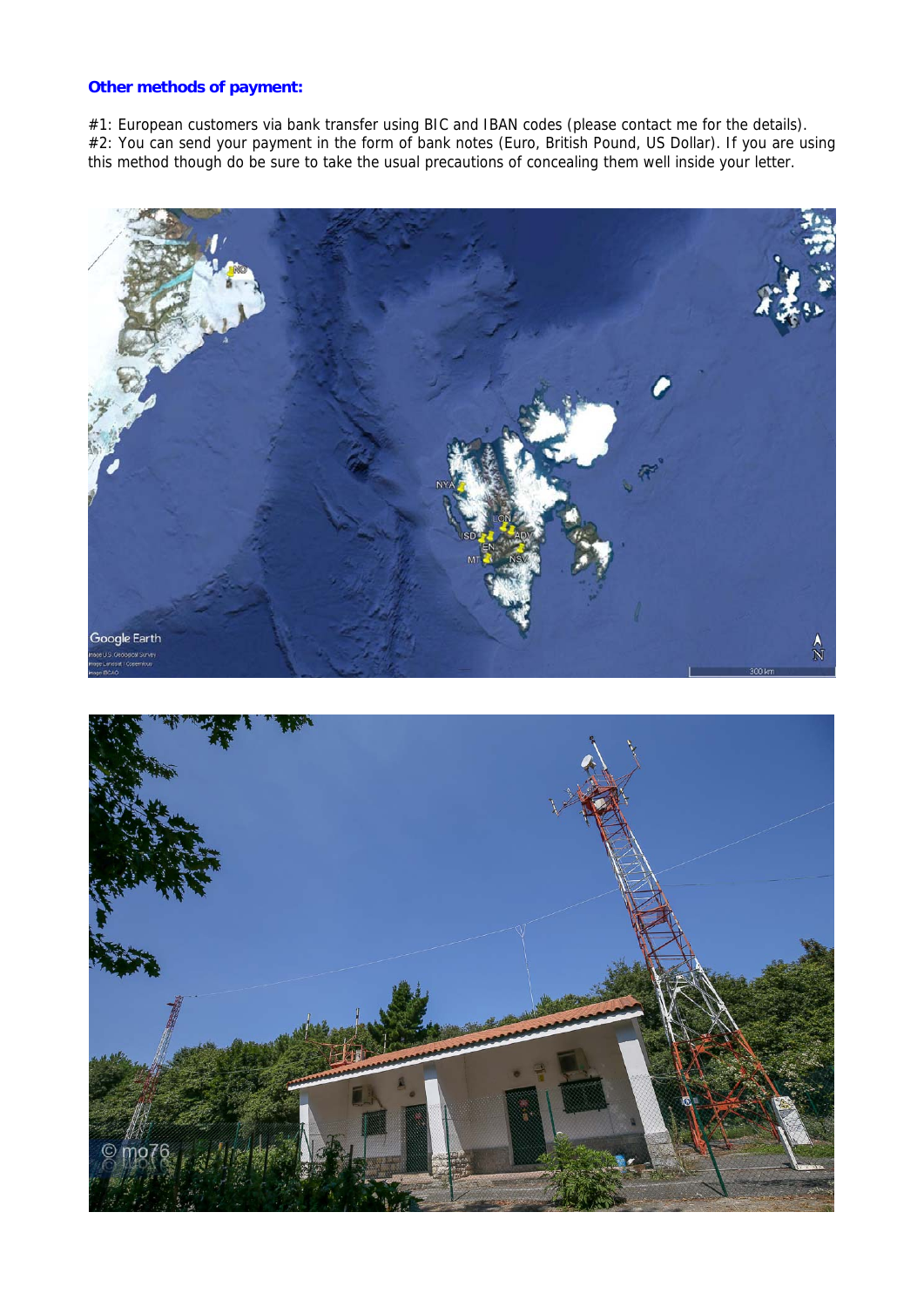| Call                     | kHz            | Hz                 | T   | <b>Station</b>                          | S/P       | <b>ITU</b>               | Lat.                               | Long.                    | km            | $\bullet$ | Grid                    |
|--------------------------|----------------|--------------------|-----|-----------------------------------------|-----------|--------------------------|------------------------------------|--------------------------|---------------|-----------|-------------------------|
| CAL                      | 290.0          | 1020               | civ | <b>Caldas Novas</b>                     |           | B                        | S17 43 31                          | W048 36 38               | 9284          | 233       | GH52QG                  |
| <b>CAL</b>               | 316.0          | 1020               | joi | Cagliari/Elmas                          |           |                          | N39 14 36                          | E009 03 32               | 1114          |           | 176 JM49MF              |
| <b>CAM</b>               | 332.5          | 400                | civ | Cambridge                               |           | G                        | N52 12 39                          | E000 10 58               | 649           |           | 304 JO02CF              |
| <b>CAR</b>               | 323.0          | 400                |     | Carnarvon                               |           | <b>AUS</b>               | S24 53 12                          | E113 40 09               | 13172         |           | 96 OG65UC               |
| CAS                      | 328.0          |                    |     | Casablanca                              |           | CHL                      | S33 18 50                          | W071 23 59               | 12042         |           | 240 FF46HQ              |
| CAS                      | 410.0          | 400                | iw  | Castoro Sei/Saipem                      |           | IW                       |                                    |                          |               |           |                         |
| <b>CAT</b>               | 254.0          | 1020               | civ | Chatham                                 | NJ        | <b>USA</b>               | N40 44 27                          | W074 25 47               | 6249          |           | 295 FN20SR              |
| CAV                      | 387.0          | 1020               |     | Clarion                                 | IA        | <b>USA</b>               | N42 44 44                          | W093 45 36               | 7298          |           | 308 EN32CR              |
| <b>CAX</b>               | 320.0          | 1020               |     | <b>UNID</b>                             |           | $\boldsymbol{\gamma}$    |                                    |                          |               |           |                         |
| <b>CAY</b>               | 292.0          | 1020               | civ | Caycuma/Zonguldak                       |           | <b>TUR</b>               | N41 30 50                          | E032 02 40               | 2050          |           | 106 KN61AM              |
| CB                       | 191.0          | 1070               |     | <b>UNID</b>                             |           | ?                        |                                    |                          |               |           |                         |
| CB                       | 225.0          | 1020               | civ | Tangerang/Pondok Cabe                   |           | <b>INS</b>               | S06 20 29                          | E106 45 41               | 11168         | 87        | OI33JP                  |
| CB                       | 245.0          | 400                | civ | Cambridge Bay                           | <b>NU</b> | CAN                      | N69 06 53                          | W105 00 57               | 5796          |           | 335 DP79LC              |
| CB                       | 252.0          | 1020               | civ | Tho Xuan                                |           | <b>VTN</b>               | N19 51 54                          | E105 31 07               | 8879          |           | <b>71 OK29SU</b>        |
| CB                       | 263.0          | 400                |     | Canberra                                |           | <b>AUS</b>               | S35 17 44                          | E149 12 27               | 16504         |           | 78 QF44OQ               |
| CB                       | 341.0          | 1020               |     | <b>UNID</b>                             |           | ?                        |                                    |                          |               |           |                         |
| CB                       | 344.0          | 1020               | civ | Cochstedt/Schneidlingen                 |           | D                        | N51 51 37                          | E011 27 02               | 375           |           | 38 JO51RU               |
| CB                       | 354.0          | 1020               | joi | Coimbatore                              |           | <b>IND</b>               | N11 01 33                          | E077 02 40               | 7560          |           | 99 MK81MA               |
| CB                       | 396.0          | 1010               | civ | Cox's Bazar                             |           | <b>BGD</b>               | N21 27 10                          | E091 57 57               | 7795          |           | 80 NL51XK               |
| CB                       | 462.5          | 1020               |     | Cape Town                               |           | <b>AFS</b>               | S33 52 34                          | E018 34 24               | 9265          |           | 171 JF96GC              |
| <b>CBA</b>               | 395.0          | 400                |     | Cobar                                   |           | <b>AUS</b>               | S31 32 25                          | E145 47 55               | 15994         |           | 76 QF28VL               |
| CBB                      | 320.0          |                    |     | Cochabamba/J. Wilsterman                |           | <b>BOL</b>               | S17 24 48                          | W066 10 39               | 10365         |           | 247 FH62VO              |
| <b>CBH</b>               | 447.0          | 1020               | mil | UNID - Chah Bahar/Konarak IRN?          |           | <b>IRN</b>               | N25 26 40                          | E060 23 01               | 5196          | 101       | ML05EK                  |
| <b>CBL</b>               | 380.0          | 400                | civ | Campbeltown                             |           | G                        | N55 26 08                          | W005 41 17               | 1163          |           | 312 IO75DK              |
| <b>CBP</b>               | 341.0          | 400                |     | Coober Pedy                             |           | <b>AUS</b>               | S29 01 55                          | E134 43 26               | 15014         |           | 83 PG70IX               |
| <b>CBY</b>               | 500.0          | 400                | joi | Trincomalee/China Bay AB                |           | <b>CLN</b>               | N08 32 00                          | E081 11 00               | 8066          |           | 97 NJ08OM               |
| cc                       | 235.0          |                    | civ | Cilacap/Tunggul Wulung                  |           | <b>INS</b>               | S07 38 33                          | E109 02 07               | 11442         | 87        | <b>OI42MI</b>           |
| cc                       | 325.0          | 1020               | joi | Cochin                                  |           |                          | IND N09 57 50                      | E076 16 55               | 7594          |           | 100 MJ89DX              |
| cc                       | 387.0          |                    |     | Cuito/Cuanavale                         |           |                          | A <sub>BL</sub> 315 10 00          | E019 09 00               | 7217          |           | 168 JH94NT              |
|                          | 391.0          | 400                |     | Chalon/Champforgeuil                    |           | Æ                        | N464316                            | E004 50 35               | 372           | 222       | JN26KR                  |
| cc                       | 341.0          | 1020               | civ |                                         | <b>P</b>  |                          |                                    |                          |               |           | 300 EM89CU              |
| <b>CCJ</b><br><b>CCY</b> |                | 400                | civ | Springfield/Clark Co                    |           | <b>USA</b><br><b>AUS</b> | N39 52 25<br>S <sub>20</sub> 39 56 | W083 46 46               | 6915<br>14762 |           |                         |
|                          | 264.0<br>225.0 |                    |     | Cloncurry                               |           | <b>GH</b>                | $x^2$ 50 54                        | E140 30 04<br>E111 37 18 | 8534          |           | 70 QG09GI<br>61 OL58TU  |
| CD                       | 293.0          | 1110               |     | Changde<br>CNOOC/JINZ HOUZ 0-2          |           | $7\overline{v}$          | N40 30 00                          | E121 21 00               | 8114          |           | 47 PN00QM               |
| CD                       |                |                    | iw  |                                         |           |                          |                                    | E120 09 48               | 8935          |           |                         |
| CD<br>$\overline{CD}$    | 324.0<br>362.0 | 1020               | civ | Jianqiao                                | <b>NE</b> | <b>CHN</b><br><b>USA</b> | N30 18 06<br>N42 45 19             | W103 10 29               |               |           | 54 PM00BH               |
|                          |                |                    |     | Chadron/Dawes                           |           |                          | N40 00 48                          |                          | 7818          |           | 313 DN82JS              |
| CD                       | 422.0          |                    | civ | Qingbaikou                              |           | CHN                      |                                    | E115 48 18               | 7852          | 51        | ON70VA                  |
| CD                       | 430.0          | 400                | iw  | Cormorant Alpha. To a Bratani           |           | IW                       | N61 06 08                          | E001 04 16               | 1392          | 344       | JP01MC                  |
| CD                       | 444.0          | 1020<br>460.0 1020 |     | <b>UNID</b>                             |           | $\overline{\phantom{a}}$ |                                    |                          |               |           |                         |
| CD                       |                |                    |     | <b>UNID</b>                             |           | $\overline{\phantom{a}}$ |                                    |                          |               |           |                         |
| CD                       | 470.0          | 915 mil            |     | Mirgorod                                |           |                          | UKR N49 55 51                      | E033 38 38               | 1839          |           | 78 KN69TW               |
| CDE                      | 200.0          | 1030               |     | Ciudad del Este                         |           |                          | PRG S25 28 46                      | W054 51 58               | 10358         | 234       | GG24NM                  |
| <b>CDF</b>               | 388.5          | 400                | civ | Cardiff                                 |           | G<br>?                   | N51 23 36                          | W003 20 16               | 849           |           | 291 IO81HJ              |
| CDF                      | 430.0          | 400                |     | <b>UNID</b>                             |           | IW                       |                                    |                          |               |           |                         |
| <b>CDP</b>               | 400.0          |                    | iw  | FPSO Cidade de Paraty                   |           |                          |                                    |                          |               |           |                         |
| <b>CDU</b><br>CDX        | 293.0          | 400<br>1020        |     | Ceduna<br>Somerset/Cumberland River     | KY        | <b>AUS</b><br><b>USA</b> | S32 07 36<br>N36 59 47             | E133 43 37<br>W084 40 52 | 15166<br>7191 |           | 88 PF67UU<br>298 EM76PX |
| <b>CE</b>                | 388.0          | 400                |     | Crestview/Kobra                         | <b>FL</b> | <b>USA</b>               |                                    |                          |               |           | 294 EM60RU              |
| CE                       | 201.0<br>205.0 | 1020               | civ | Kuala Lumpur/Caledonian                 |           |                          | N30 51 10<br>MLA N03 17 42         | W086 32 12<br>E101 27 07 | 7794<br>9976  |           | 85 OJ03RH               |
| <b>CE</b>                |                |                    |     |                                         |           |                          |                                    |                          | 6729          |           | 11 RP08OS               |
| CE                       | 257.0          |                    | civ | Cherskiy<br>Wako Kungo                  |           |                          | RUS N68 45 54                      | E161 13 48               |               |           |                         |
|                          | 345.0<br>371.0 |                    |     |                                         |           |                          | AGL S11 26 00                      | E015 06 00               | 6756          |           | 172 JH78NN              |
| <b>CE</b>                |                |                    |     | Chernigov                               |           |                          | UKR N51 24 10                      | E031 09 19               | 1651          |           | 73 KO51NJ               |
| <b>CE</b>                | 372.0          | 1020               | civ | Osijek/Cepin                            |           |                          | HRV N45 31 42                      | E018 33 36               | 889           |           | 114 JN95GM              |
| CE                       | 428.5          | 400                | iw  | Claymore Accomodation Platform/Talisman |           | IW                       | N58 26 57                          | W000 15 28               | 1161          |           | 335 IO98UK              |
| CE                       | 510.0          | 1025               | enr | Maksimkin Yar                           |           |                          | RUS N58 38 26                      | E086 43 48               | 4958          |           | 47 NO38IP               |
| CE                       | 510.0          | 1015               |     | Poltava/Suprunovka                      |           |                          | UKR N49 38 00                      | E034 29 00               | 1903          |           | <b>79 KN79FP</b>        |
| CE                       | 949.0          |                    | mil | Egorlykskaya                            |           |                          | RUS N46 34 30                      | E040 35 30               | 2427          |           | 85 LN06HN               |
| <b>CEK</b>               | 328.0          | 1020               | enr | Cekmece                                 |           |                          | TUR N41 00 24                      | E028 31 43               | 1840          |           | 112 KN41GA              |
| <b>CEL</b>               | 311.0          | 1020               | mil | Celle                                   |           | D                        | N52 35 23                          | E010 01 46               | 396           |           | 19 JO52AO               |
| <b>CEP</b>               | 278.0          | 1020               | civ | Ruidoso/Capitan                         | <b>NM</b> | <b>USA</b>               | N33 29 24                          | W105 24 16               | 8741          |           | 309 DM73HL              |
| <b>CEU</b>               | 300.0          | 1010               | civ | Ceuta                                   |           | CEU                      | N35 53 33                          | W005 18 20               | 1842          | 221       | IM75IV                  |
| CF                       | 205.0          | 1030               |     | UNID                                    |           | ?                        |                                    |                          |               |           |                         |
| CF                       | 270.0          | 1040               |     | <b>UNID</b>                             |           | $\overline{\phantom{a}}$ |                                    |                          |               |           |                         |
| <b>CF</b>                | 275.0          |                    |     | Cafunfo                                 |           | AGL                      | S08 46 00                          | E018 00 00               | 6498          |           | 169 JI91AF              |
| CF                       | 345.5          | 1020 mil           |     | Čáslav/Chotusice/"Centograf"            |           |                          | CZE N49 54 14                      | E015 25 58               | 534           |           | 79 JN79RV               |
| <b>CFJ</b>               | 388.0          | 1020 civ           |     | Crawfordsville                          | IN        |                          | USA N39 58 51                      | W086 54 57               | 7104          |           | 302 EM69NX              |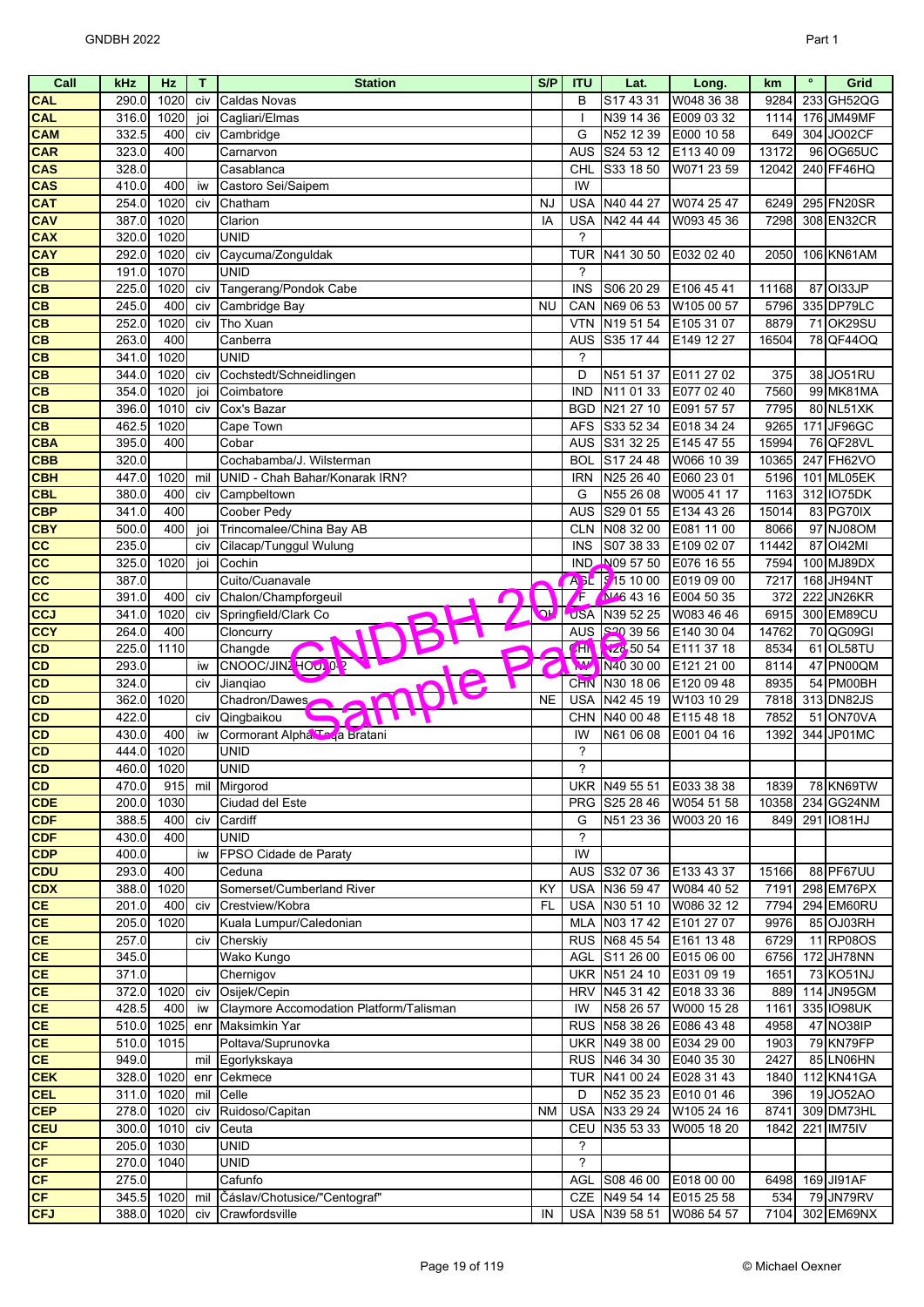Got it, thanks! It has resolved one of my UNIDs already! Hope it can help with some others. (KA / Thailand / Dec 2021)

Alles geklappt! Ach, was für eine unendliche Arbeit dies alles in diesem Detailgrad zu erstellen! Wahnsinn! Also vielen Dank, sieht alles super aus wie ich eben feststellte! (SS / Germany / Aug 2021)

Many thanks for this - downloaded and looks just great. In anticipation of the upcoming season I have been trying to put together a few more "stretchy-dx" Pskov Passports to include in the Master releases. I've done some preliminary sweeps on a few Kiwi's in Japan, eastern Russia and Argentina. A lot of ndb's which either haven't been logged for many years or don't have an Rxx entry. So it is proving a fruitful exercise. The ones without Rxx entries I hope I can find in GNDBH. A first test this evening was C-305 Ezeiza Ministro Pistarini airport in Buenos Aires. Not logged in Rxx since 2008 but found via a Buenos Aires Kiwi and quite correct in your list - even to the offsets (actually + and -1040). I think this is going to be a valuable tool in the coming weeks and months. Many thanks and stay well.

(NW / United Kingdom / Jul 2021)

Heute unversehrt angekommen. Einmal quergelesen, alles bestens :-) Besten Dank und 73 (SW / Germany / Mar 2021)

Deine Post ist heute angekommen. Ich bin sehr, sehr angenehm überrascht, so viele Daten, berechnet auf meinen Standort, erhalten zu haben. Die beiliegende CD alleine ist schon eine Augenweide. Jetzt brauche ich nur noch einen guten Empfang. (WP / Germany / Mar 2021)

Thanks, Michael. Very impressive. I like the Google Earth file. I used it to look for beacon BER in Switzerland when I was on vacation, and I found it :-) (AB / Netherlands / Mar 2021)

The handbook arrived today, Thursday, February 11th in good shape. It is a shame to see most of the beacons in the back of the handbook........ (DP / USA / Feb 2021)

Der Download hat geklappt, habe schon meine ersten Schritte gemacht. Ich bin echt begeistert von der Fülle an Daten UND deren Darstellung. Hast Du echt klasse gemacht. Da habe ich gut zu lesen :-)) Viele Grüße und nochmals vielen Dank. (JS / Germany / Feb 2021)

Download is OK. And everything works nice again. I am able to use nice quiet location with several 1000 m longwires and you handbook gives important info for DX-hunting. (TM / Finland / Feb 2021)

Lieben Dank - der Download funktionierte bestens. Wie immer - alles ufb! Zu meiner alten 2016er Version sind es 358 NDBs weniger. (AI / Germany / Jan 2021)

Successfully downloaded and installed. As usual the scope and detail included is very impressive. I find the various pre-sorted lists particularly helpful. Many thanks and 73 (BM / UK / Jan 2021)

Die Daten passen genau und das Ganze sieht mal wieder absolut klasse aus. Da ich selbst gerade einen Exporter für Google Earth programmiert habe, habe ich natürlich auch deine KML-Datei mit GE ausprobiert auch das funktioniert einwandfrei. Vielen, vielen Dank dafür!!! Das ist wieder ein erstklassiges Werkzeug! (JR / Germany / Jan 2021)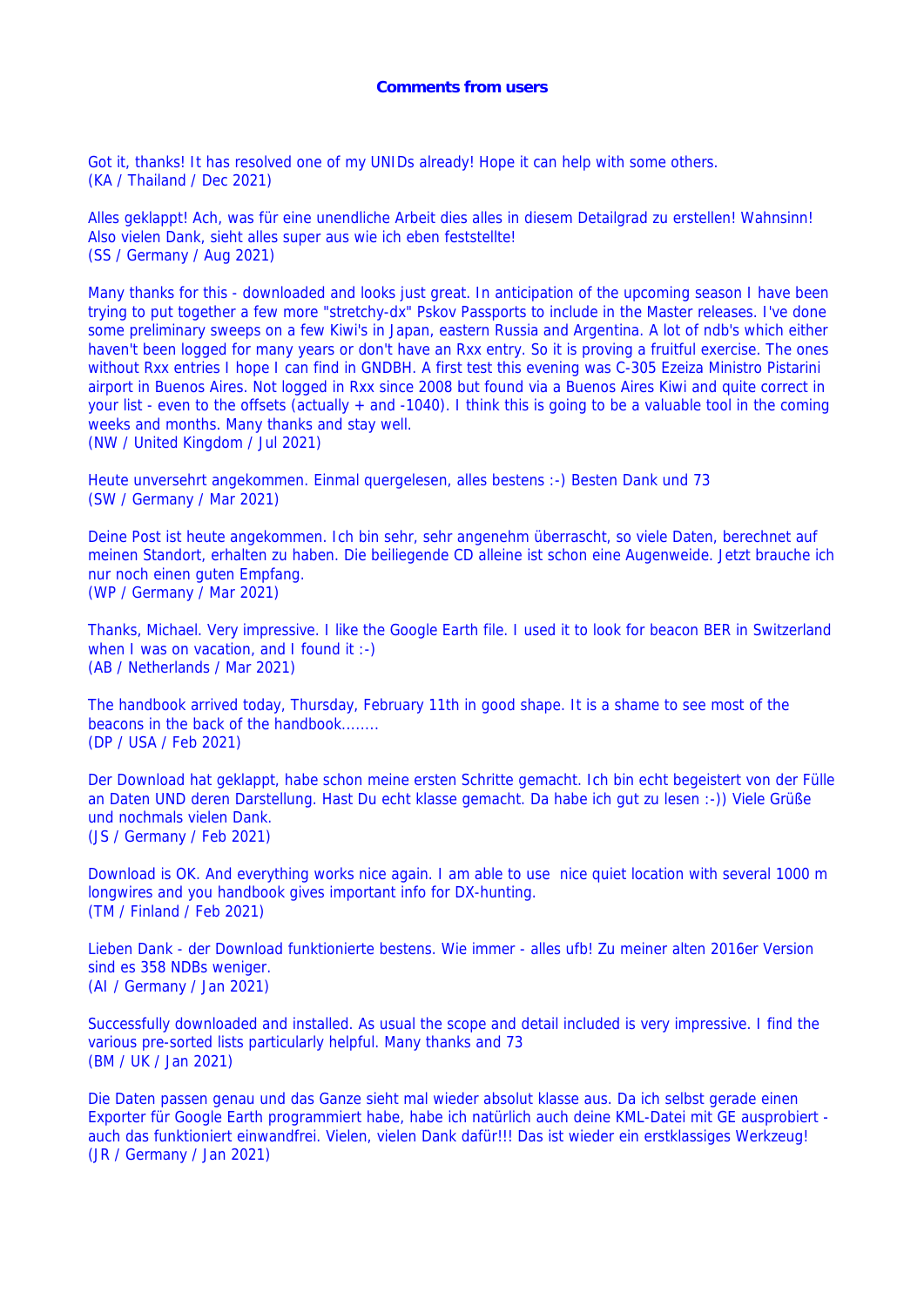I wouldn't for the world miss the new ENDBH! Thanks for a great publication AND for the option of supplying a printed version. (CB / Sweden / Jan 2021)

Really pleased with your excellent list, so much more data than I ever thought. It must take you many hours of research and I must congratulate you on it. (JM / UK / Jan 2021)

Impressive amount of data you presented. I have my doubts I can tick them off my list...hi. (MD / Netherlands / Jan 2021)

I want to inform you that your NDB book for me arrived today, in the morning post. Everything is perfect and exact. Thank you again for your service and wishing you well and good health. (FOC / Ireland / Nov 2020)

The book arrived here today. I am very impressed by it's thoroughness, content & format! Thank you so much for your efforts here! (DH / USA / Nov 2020)

Thank you very much for your time and assistance in getting this ready for us. It looks just fine and will be very useful in our monitoring efforts. I will be doing a write up on it in the Winter Global Radio Guide and a mention in the Spectrum Monitor magazine. Again sincerely appreciate all your efforts. (LVH / USA / Oct 2020)

Yes, the download link was received the next day and worked as it should. Have spent a little time getting acquainted with it and so far I'm impressed with amount of data. The bearing and distances are very helpful. (CG / USA / Oct 2020)

Heute ist Dein ENDBH eingetroffen und ich bin mehr als zufrieden. Dafür sind 35,00€ gut und gerne angelegt. Tipps, vier Sortierungen, dazu alles auf meinem QTH zugeschnitten, einfach Spitze. Wichtig auch die Liste (leider) abgeschalteter NDB's, denn Dank älterer Perseus-Aufnahmen, kann vielleicht noch manches Schätzchen "ausgegraben" werden. Einziger Nachteil meinerseits, ich hätte das ENDBH schon früher bestellen sollen. Also – tolles Nachschlagewerk, bin sehr zufrieden!!

(HOS / Germany / Apr 2020)

Gestern kam die CD von Dir an. Vielen Dank dafür! Mein erster Eindruck ist sehr gut! Es ist genau das, was ich suchte. (KR / Germany / Mar 2020)

Die Liste ist in tadellosem Zustand heute angekommen. Sicher eine tolle Fleißarbeit und eine Investition, die man nicht bereut. (DW / Germany / Feb 2020)

I downloaded the CD, everything ok as always. You have been accompanying me in my hobby for many years and your work is always of great help to me. (GB / Italy / Feb 2020)

I had time now to check the handbook. My last printed copy of the European NDB handbook was about 10 years old so I was pleased to see all the regular sections were still present with my new updated edition. Very useful to have separate sections for call signs/freq order/country order along with listed decommissioned NDBs which has unfortunately expanded. A very useful publication to have next to the radio when beacon hunting. I really can't add much more to all the positive reviews I have read about your publications!

(LR / UK / Feb 2020)

Die CD ist heute bei mir eingetroffen. Vielen Dank für die schnelle Bearbeitung! Vom ersten Eindruck her kann ich sagen, daß Du mit dem Projekt ENDBH eine tolle Sache erstellt hast. Für alle NDB-Freaks eine hervorragende Ergänzung der im www frei zugänglichen Info´s zum Hobby. Mögen uns die NDB´s und deine Arbeit noch lange erhalten bleiben. (DR / Germany / Feb 2020)